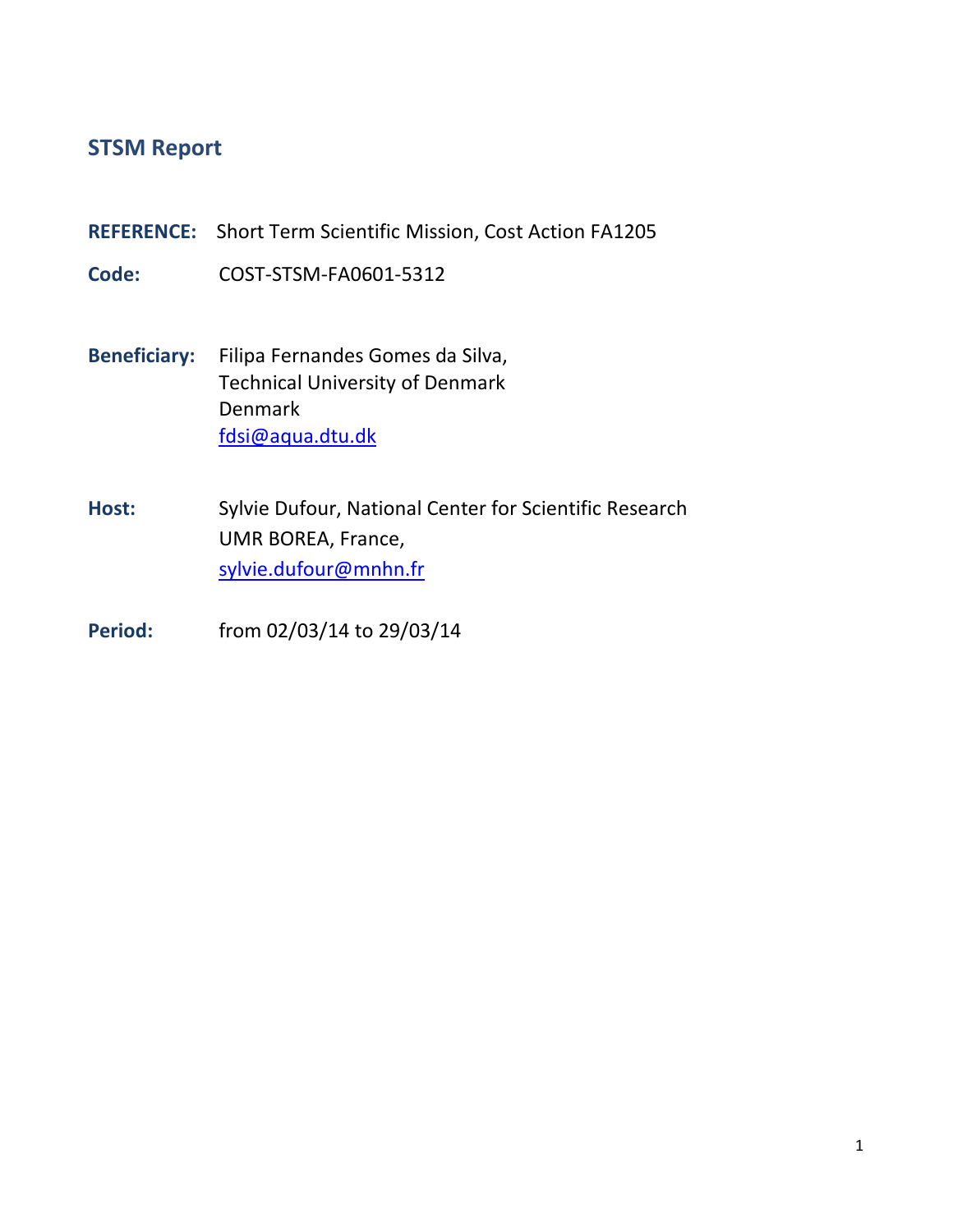# *1.* Purpose of the visit

The aim of the visit was to practise molecular methods and analyse eel oocyte/egg samples obtained from experiments performed as part of a PhD project. The host institution, National Center for Scientific Research (CNRS) unit, "Biology of Aquatic Organisms and Ecosystems" (BOREA) has expertise in application of molecular tools, hormone assays, etc. and extensive knowledge of eel reproductive endocrinology). Thus, the research group could provide the equipment and technology needed as well as the training/supervision necessary to perform the molecular analysis and interpret the results. The main objectives of this Short-Term Scientific Mission (STSM) were:

- 1. To receive training on molecular methods with main focus on real time PCR (RT-PCR);
- 2. To quantify expression levels of five estradiol receptors (ERα, ERβ1, ERβ2, GPER1, GPER2), three gonadotropin receptors (FSHR, LHR1 and LHR2) and progesterone receptors (PR) by qPCR on eel oocyte/egg samples;
- 3. To learn how to interpret and analyze the resulting data;
- 4. To write the protocol and the results as part of a scientific manuscript.

# *2.* Description of the work carried out

## Introduction to qPCR

The first thing that was done was learning the methodology of the qPCR protocol, understanding the concepts and familiarizing with the equipment and software. Together with Dr Anne-Gaelle Lafont, a strategy for the analysis of the oocyte/egg samples was defined, while taking in consideration the limited cDNA available in the samples, the way the samples would be compared and the number of genes to analyze.

## Standard curves

During the following days, calculations were made to prepare standard dilutions and test each primer and optimal primer concentration. A serial dilution of the pool of the samples was prepared and used to determine the best dilution to use in analysis of the samples.

The standard curves were prepared based on existing PCR product solutions, doing serial dilutions starting with a known dilution ratio of the stock solution, except for PR, for which the standard curve was serial dilutions of the pool solution. The work with preparation of the standard curves for all ten genes continued until the end of the second week.

## Reference genes and sample analysis

During the last two weeks, the samples were analyzed by qPCR for each target and reference gene. Two reference genes were used, Actin and 18S. All target genes (FSHR, LHR1, LHR2, PR, ERα, ERβ2, GPER1, GPER2) were analyzed too.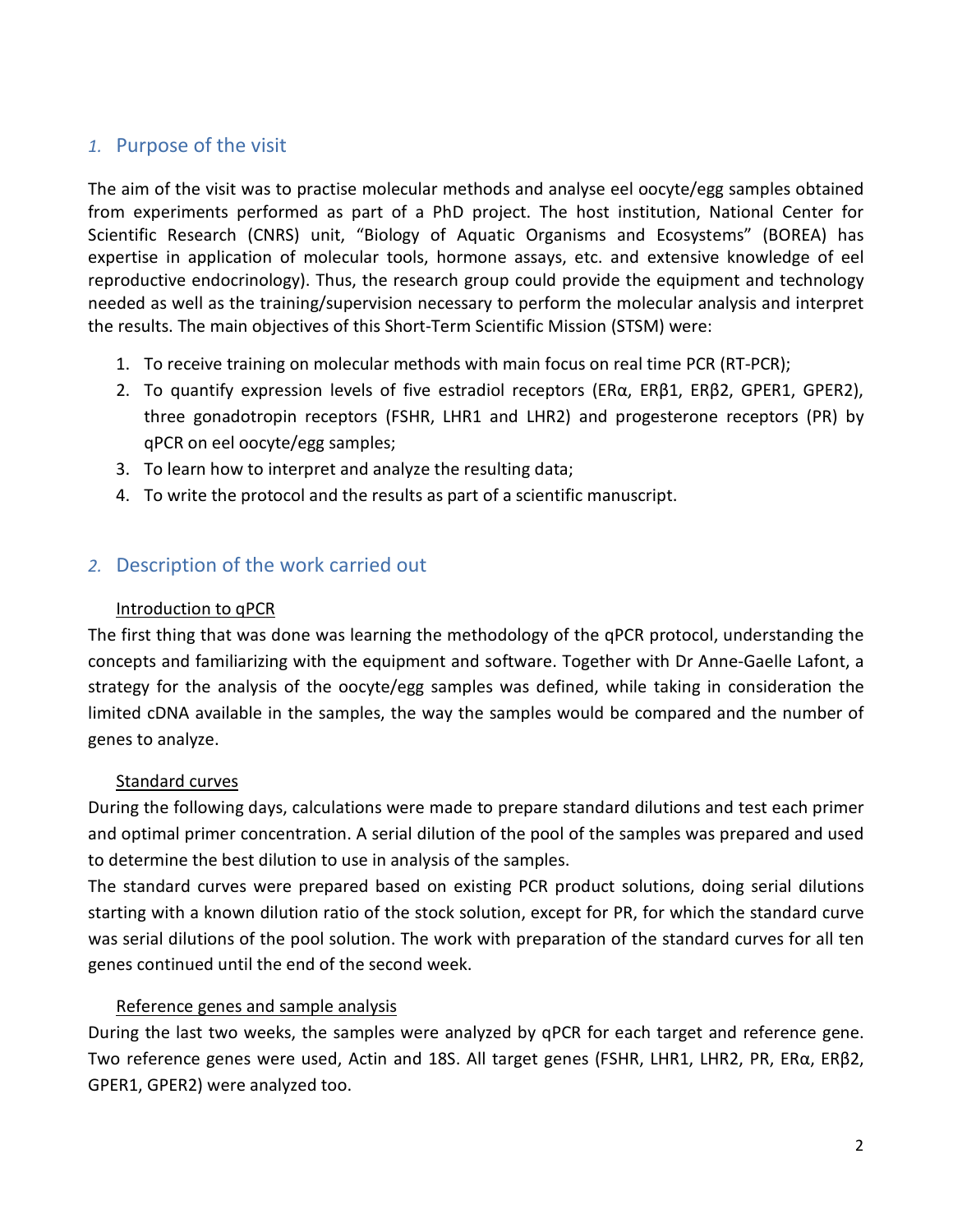#### Data handling

During the last week, at the same time as qPCR analysis continued, the resulting data (CT values) was initiated, i.e. confirming that each measurement had a correct melting curve and that the whole process developed correctly. Then, each standard curve was imported into the corresponding data set and the resulting values (gene relative concentration) were exported to an excel sheet, using the software (LightCycler). In excel, results were organized according to the three sampling moments: samples (ovarian biopsies) taken just before SPE priming injection (SPE), samples taken before DHP injection (DHP) and egg samples taken after ovulation (OV). The concentration of the target genes on each sample was divided by the concentration values of the reference gene on the same sample.

## 3. Description of the main results obtained

#### Reference genes

The expression level (concentration) of 18S showed no significant variation among the three sampling moments (SPE, DHP and OV) making it a good candidate for reference gene. On the other hand, the relative concentration of actin decreased significantly in ovulated egg samples (OV) compared to the ovarian biopsies. The concentration of target genes was then divided by the expression values of 18S. The significant decrease of actin after ovulation suggests that the gene is highly expressed in the follicle cells which, normally, are lost during ovulation.



**Figure 1**. Expression levels obtained for 18S (left) and actin (right).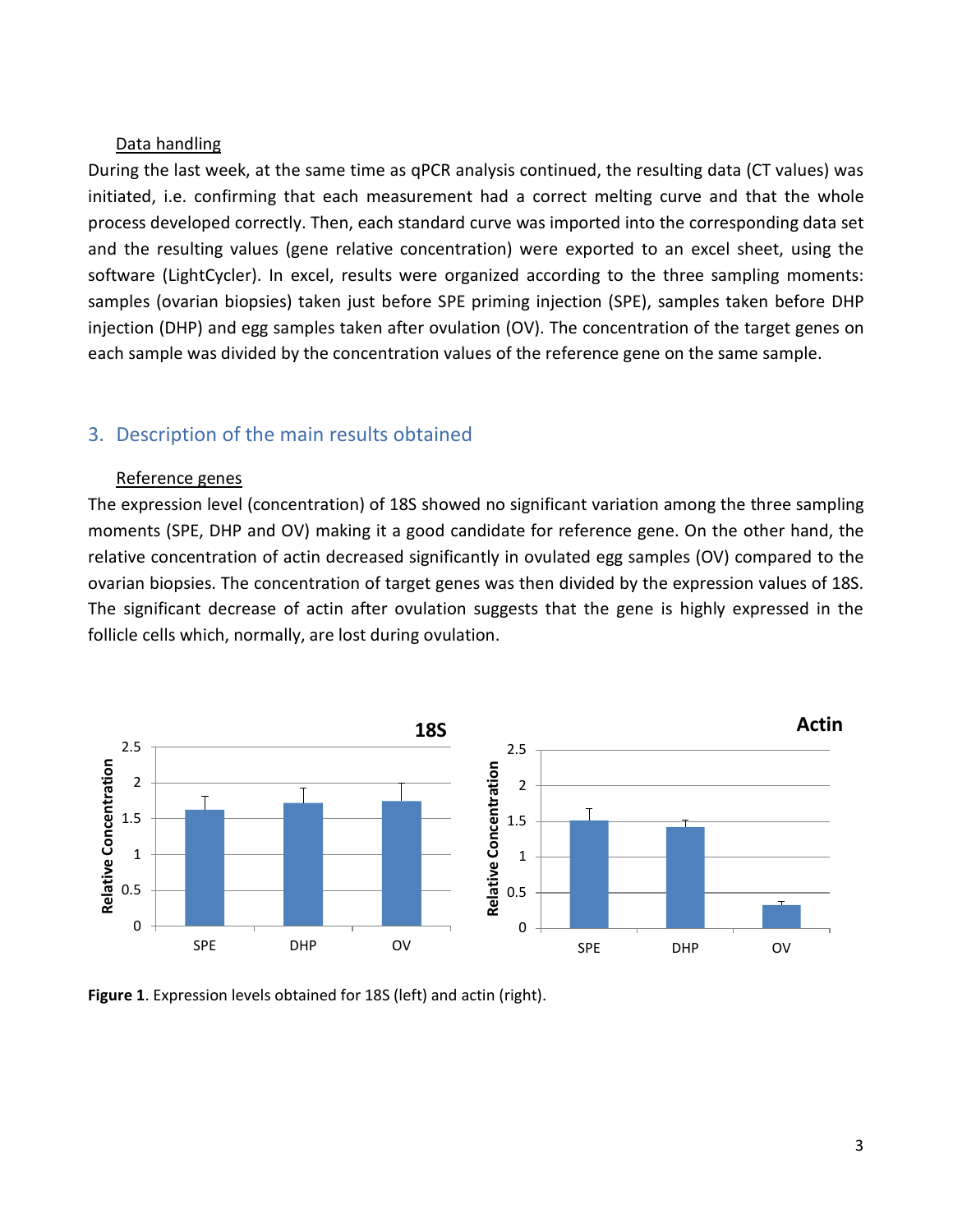#### Target genes

In all estradiol receptors (ERα, ERβ2, GPER1 and GPER2) expression decreases after ovulation, especially GPER2 where the concentration was lower than the limit for detection in most ovulated egg samples. ERβ1 concentration was too low on all samples and thereby impossible to quantify. The concentration level varied little between SPE and DHP, except the expression of GPER2, which seems to increase after the SPE primer injection [\(Figure 2\)](#page-3-0). Low gene expression of ERα, ERβ2, GPER2 on the ovulated egg samples reveals that these receptors are mainly expressed by the follicular cells that surround the oocyte. In contrast, the moderate decrease in GPER1 expression in ovulated eggs, indicates that this receptor is not only expressed by the follicular cells but also by the oocyte itself [\(Figure 2\)](#page-3-0).



<span id="page-3-0"></span>**Figure 2.** Expression levels of four estradiol receptors present on the ovarian tissue just before SPE priming, DHP injection and after ovulation (OV).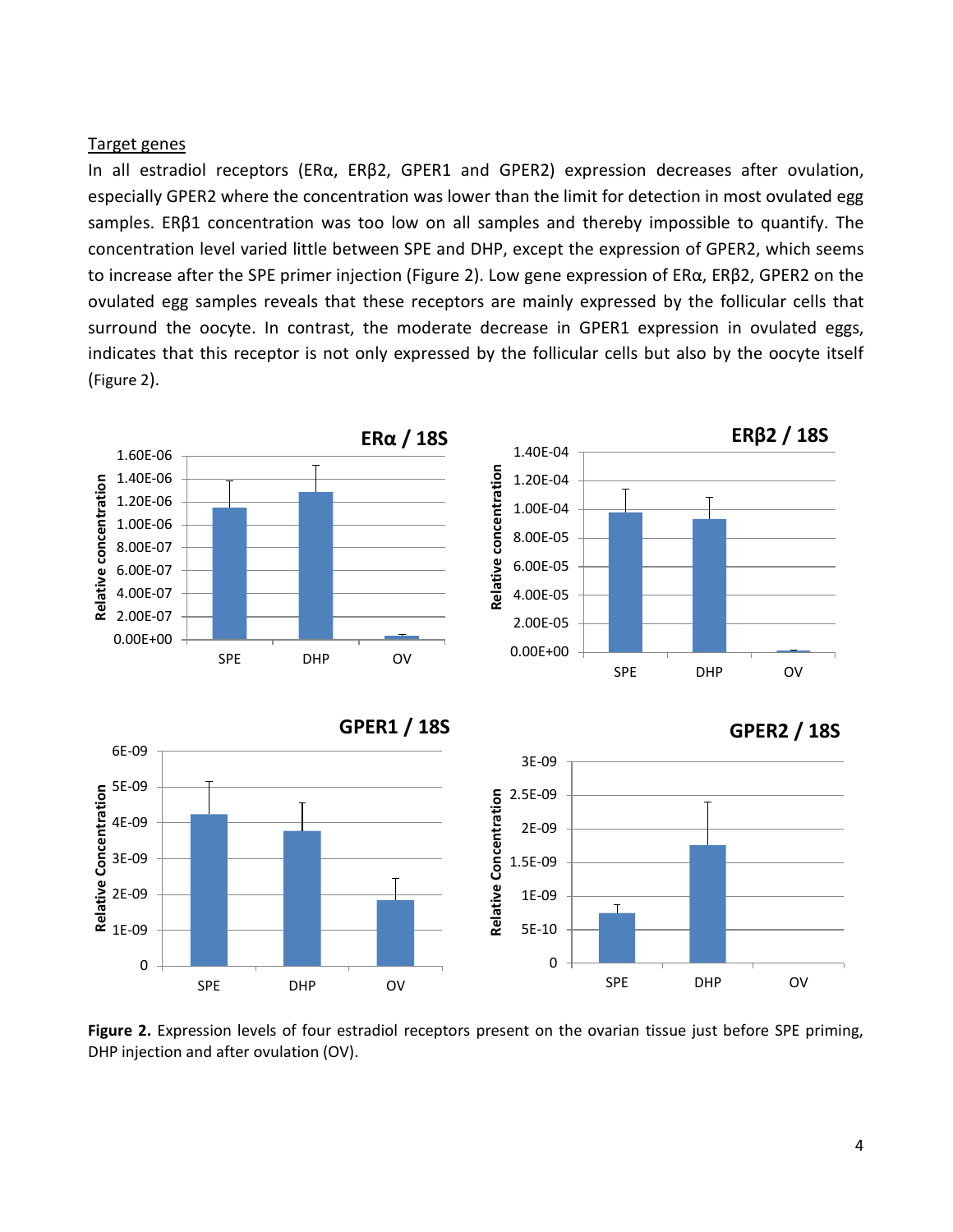The expression level of the gonadotropin receptors (FSHR, LHR1 and LHR2) seems to decrease with oocyte maturation (from the moment SPE is injected, to just before DHP and close to zero on the ovulated eggs). Low gene expression on the ovulated egg samples confirms that these gonadotropin receptors are mainly expressed on the follicles that surround the oocyte and that are lost during ovulation. However, LHR1 seems somehow to be expressed in ovulated eggs, suggesting that this receptor is not only expressed on the follicles but in the oocyte as well [\(Figure 3\)](#page-4-0).



<span id="page-4-0"></span>**Figure 3.** Expression levels of three gonadotropin receptors present in the ovarian tissue just before SPE priming, DHP injection and after ovulation (OV).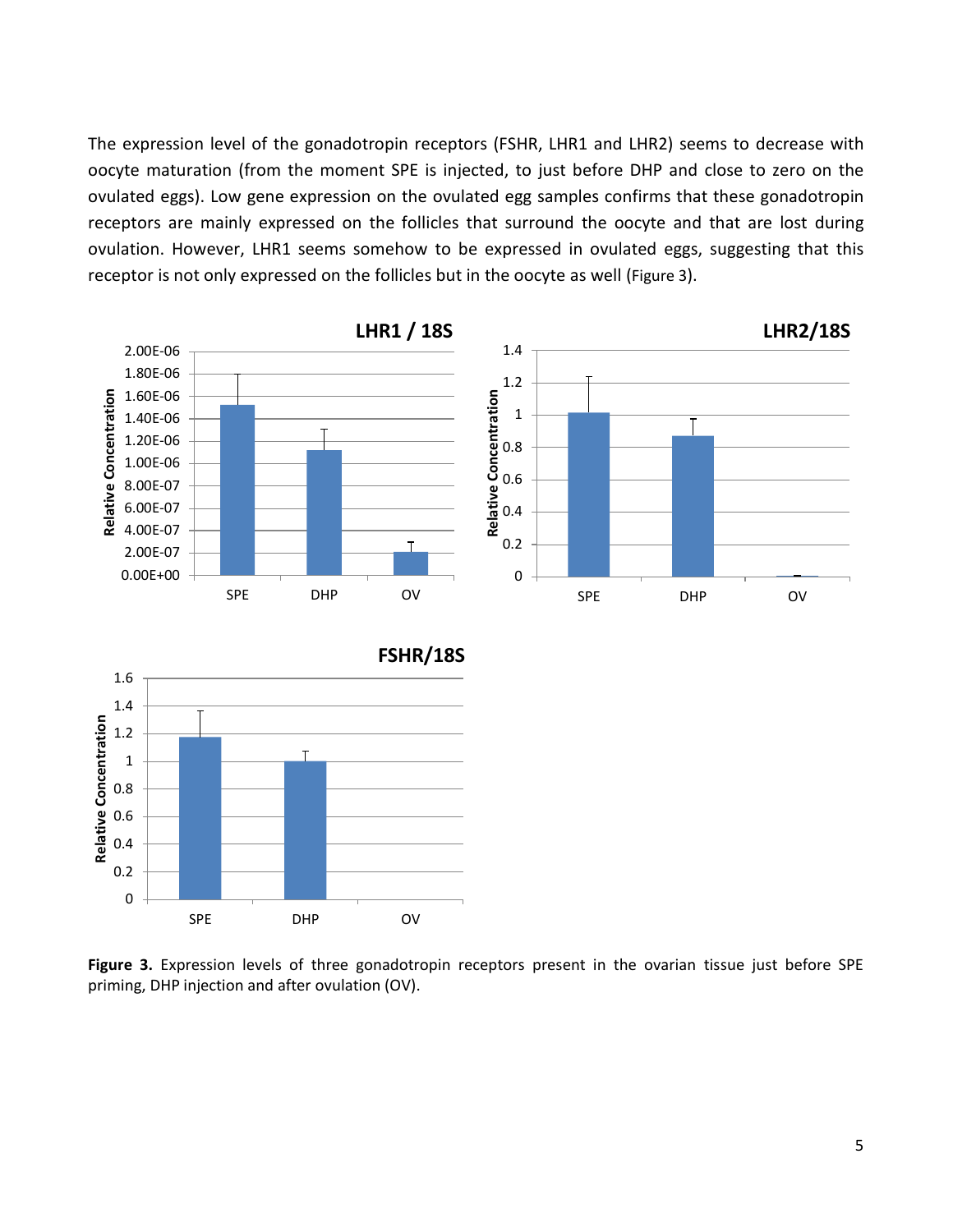The expression level of progesterone receptors (PR) does not seem to change much from with oocyte maturation but there was no gene expression detected in any of the ovulated egg samples [\(Figure 4\)](#page-5-0).



<span id="page-5-0"></span>**Figure 4.** Expression levels of three gonadotropin receptors present on the ovarian tissue just before SPE priming, DHP injection and after ovulation (OV).

## 4. Future collaboration with host institution

Both parties are interested in continuing the collaboration. There will be a follow-up on the analysis of the results and collaboration will continue during the preparation process of the manuscript for publication.

# 5. Projected publications/articles resulting or to result from the STSM

The performed analyses and results are part of a manuscript "Follicle maturation of hormonally treated wild European eel" (provisional title) that will be submitted to a scientific journal and it will also be part of the PhD thesis.

# 6. Confirmation by the host of the successful execution of the mission

Filipa Fernandes's visit to our laboratory has been extremely successful. She has learned qPCR methods and has been able to perform a large number of high quality qPCR assays. Novel data have already been obtained, which will lead to further analyses and continuation of the collaboration between our both laboratories.